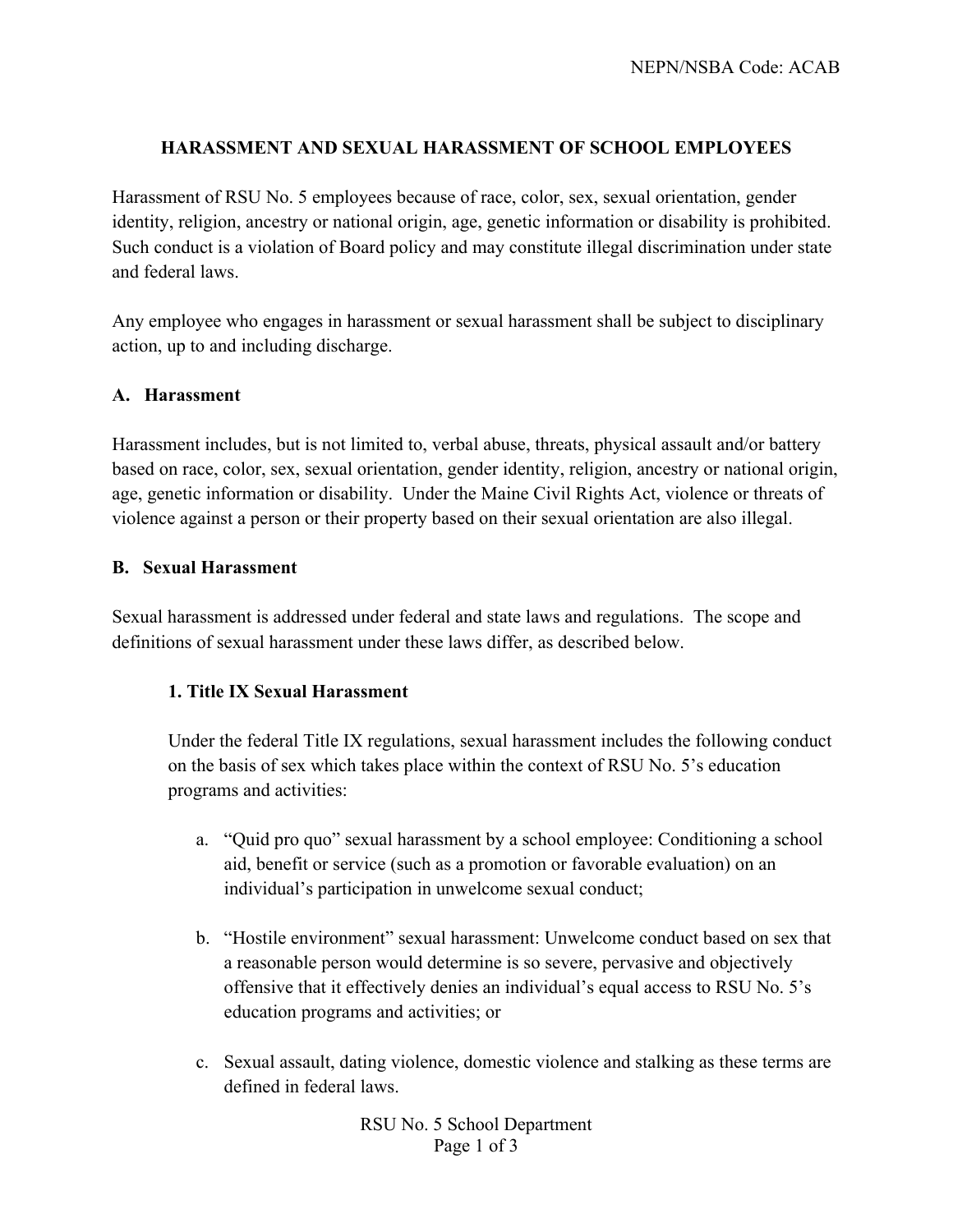## **2. Sexual Harassment Under Title VII and Maine Law**

Under another federal law, Title VII, and under Maine law/regulations, sexual harassment is defined differently. Maine Human Rights Commission regulations define sexual harassment as conduct on the basis of sex which satisfies one or more of the following:

- a. Submission to such conduct is made either explicitly or implicitly a term or condition of an individual's employment;
- b. Submission to or rejection of such conduct by an employee is used as the basis for employment decisions affecting the employee; or
- c. Such conduct has the purpose or effect of unreasonably interfering with an individual's work performance or creating an intimidating, hostile or offensive working environment.

# **C. Reports and Complaints of Harassment or Sexual Harassment**

Any employee who believes they have been harassed or sexually harassed is encouraged to make a report to the Affirmative Action Officer/Title IX Coordinator. The Affirmative Action Officer/Title IX Coordinator is also available to answer questions and provide assistance to any individual who is unsure whether harassment or sexual harassment has occurred.

All reports and complaints regarding harassment or sexual harassment of employees shall be addressed through the Employee & Third-Party Unlawful Discrimination/ Harassment and Title IX Sexual Harassment Complaint Procedures (ACAB-R).

| Legal References: | Title IX of the Education Amendments of 1972 (20 U.S.C. § 1681 et seq.);  |
|-------------------|---------------------------------------------------------------------------|
|                   | 34 C.F.R. Part 106                                                        |
|                   | Clery Act (20 U.S.C. $\S1092(f)(6)(A)(v)$ - definition of sexual assault) |
|                   | Violence Against Women Act (34 U.S.C. § 1092(f)(6)(A)(v) – definition of  |
|                   | sexual assault; 34 U.S.C. § $12291(a)(10)$ – dating violence; 34 U.S.C.   |
|                   | $\S 12291(a)(3)$ – definition of stalking; 34 U.S.C. $\S 12291(a)(8)$ –   |
|                   | definition of domestic violence)                                          |
|                   | Title VI of the Civil Rights Act of 1964 (42 U.S.C. $\S$ 2000d)           |
|                   | Americans with Disabilities Act (42 U.S.C § 12101 et seq.), as amended    |